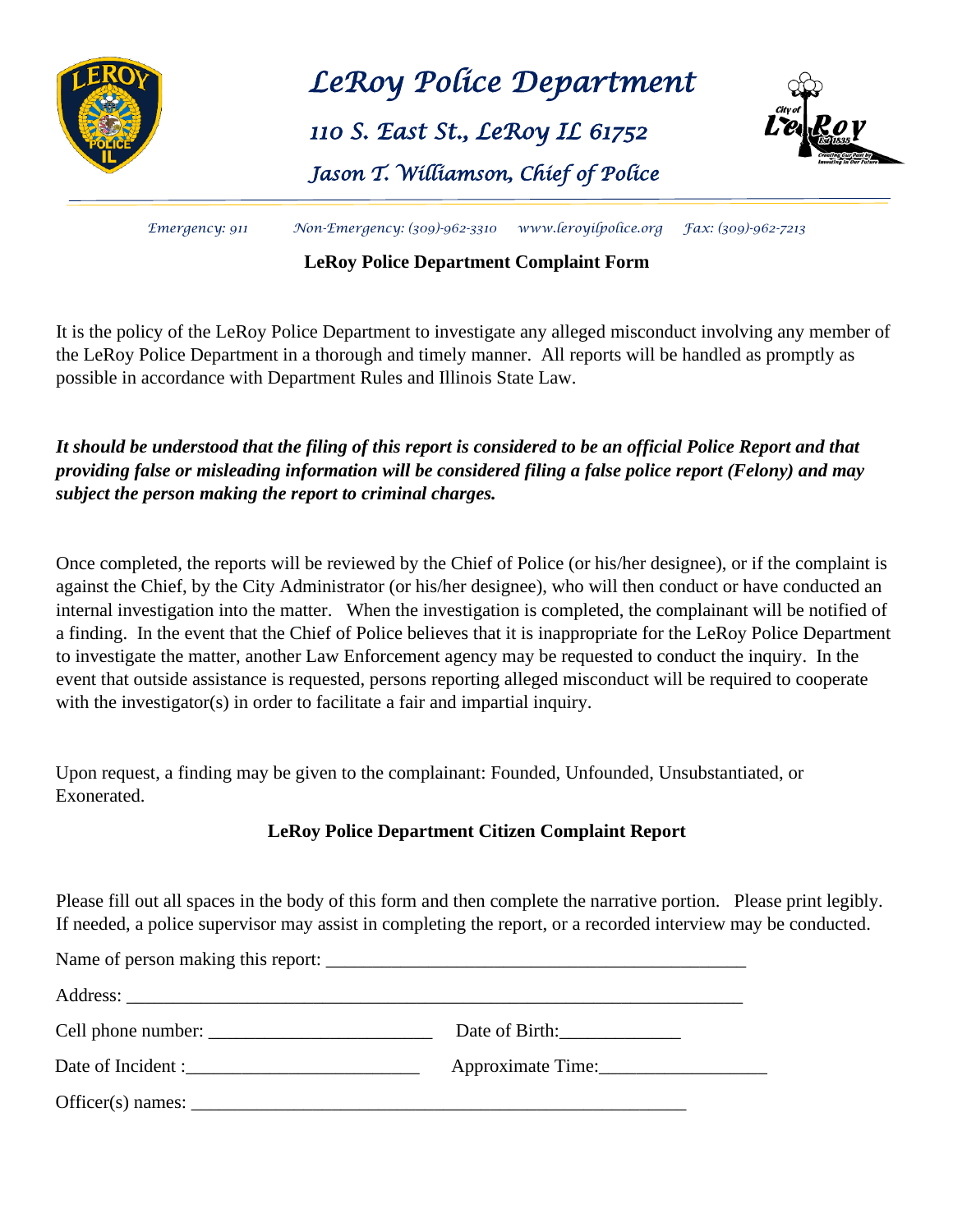Witnesses to the incident and their addresses and cell phone numbers if known:

**Narrative Description of Incident:**